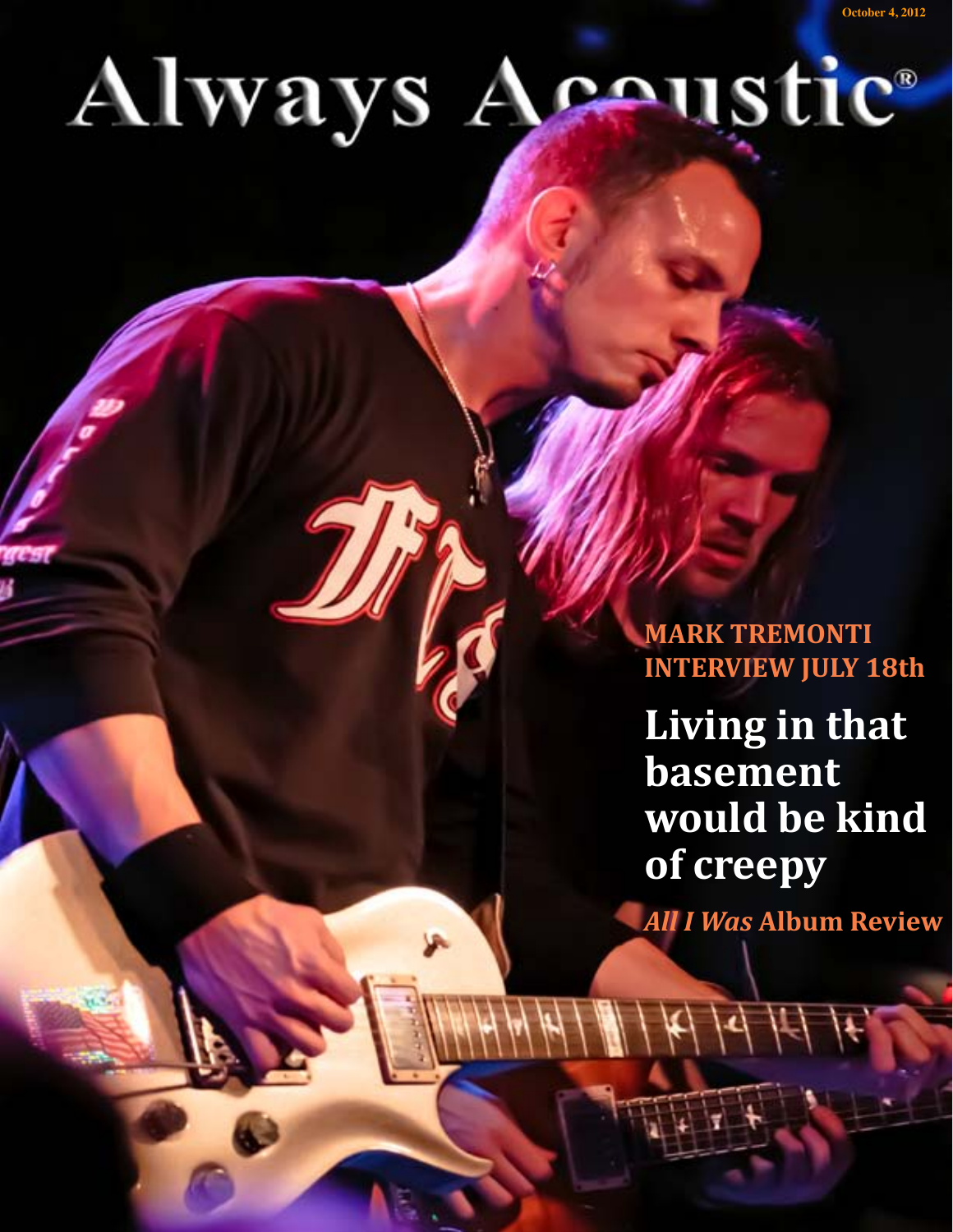

Before Mark Tremonti released his solo album *All I Was*, he was better known as the lead guitarist for Creed and lead guitarist and background vocals for Alter Bridge.

Tremonti has won many accolades with Creed. He co-wrote the popular ballads like "With Arms Wide Open" and "Higher" from the diamond album *Human Clay*.

Tremonti also wrote popular Alter Bridge songs in "Broken Wings" and "In Loving Memory" from the gold album *One Day Remains*.

For three consecutive years, Tremonti was named Guitarist of the Year by *Guitar World* and in 2011, he was listed as the fourth greatest heavy metal guitarist by

*Total Guitar* magazine. Paul Reed Smith (PRS) made Mark Tremonti a signature model guitar, which Mark was honored, and it was one of the hottest merch items during Alter Bridge's 2011 tour because it contained a live recording of their music from that evening.

When *All I Was* released on July 18th, it hovered and fluctuated for two weeks between #2 and #3 Rock Album on iTunes U.S.

The day after the CD release, Always Acoustic talked to Mark Tremonti about *All I Was*, competition for holiday record sales with Myles Kennedy, refusal to take guitar lessons and an old Al Capone building.

**AARON KEKER: Congratulations on your solo debut release**  **of** *All I Was* **and your successes, so far, of the CD selling out on Amazon.com and becoming the #1 Rock Album on iTunes UK and Australia.**

MARK TREMONTI: Thank you very much! That was an exciting day!

Definitely not a building that you'd want to sleep over the night in. Living in that basement would be kind of creepy, but it's a pretty cool place to check out during the day.

**AARON KEKER: Sounds like it! I guarantee if there is a Heaven that your mom is even more proud of you than your days with Creed. Are there enough words to describe how stoked you are with the release of** *All I Was***?**

MARK TREMONTI: Just so happy with [the] response so far. You know, we put a lot of hard work into the album and we thought we made something special. It's just

great! We're honored to see how people have really taken to the record.

**AARON KEKER: Awesome! Yesterday, did you perform live at Best Buy in Orlando or was it just an in-store meet and greet?**

MARK TREMONTI: We did a meet and greet at noon yesterday at Best Buy. We had a great turnout [and] it was a good time. Then we headed to The Social, a venue in downtown Orlando, where we did our CD release show.

### **AARON KEKER: How did that go?**

MARK TREMONTI: Oh, it was great! Nice, real energetic sold-out crowd of people from all over the

World really.

**AARON KEKER: You filmed the live version of** *All I Was* **at an old Al Capone building in Chicago. Two-part question. First, what was the name of the building? Second, how excited were you to film in a historic building?**

MARK TREMONTI: It's called Groovemaster Studios now. I don't know what it was called back in the day. But it was a cold storage building and it had no windows. It was just a big storage for meats. Story has it that he would execute people and store them in there. (Laughter)

### **AARON KEKER: (Laughter)**

MARK TREMONTI: It was great!

**AARON KEKER: That's cool! When I interviewed Myles last year, he mentioned that he was working on his solo album that might be released on December 12th. Did Myles and you joke around that your albums might be competing for the holiday sales?**

MARK TREMONTI: No! I thought it would be a good idea to release this stuff during the same time just to cause more attention towards both of them and really ignite the Alter Bridge fan base for these releases. But Myles is just too